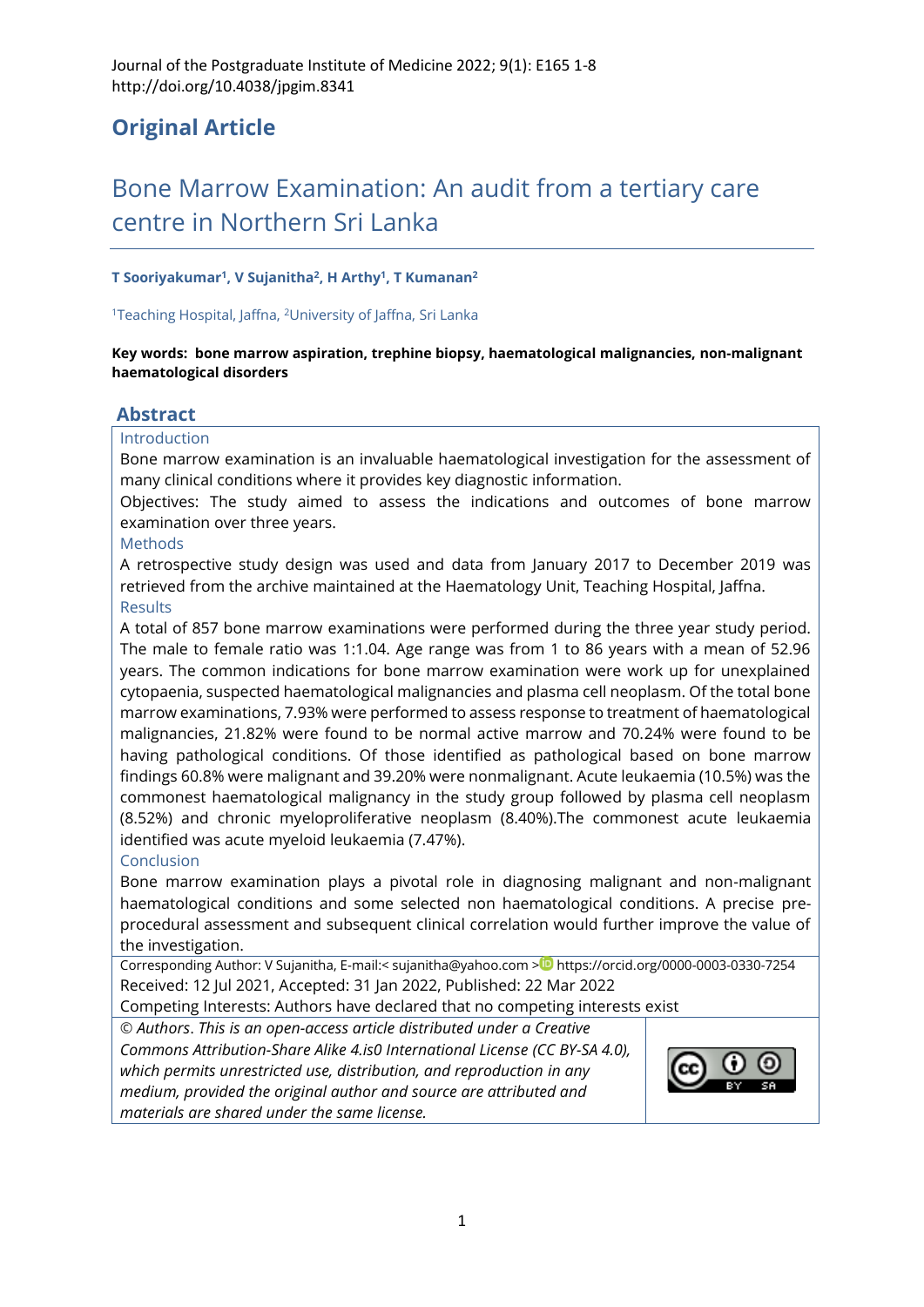## **Introduction**

Bone marrow examination is an indispensable adjunct in the field of haematology and in some instances it may be the sole procedure by which a precise diagnosis can be made. It should be preceded by thorough clinical assessment, basic haematological investigations together with blood film examination and targeted biochemical, microbiological, and radiological investigations. Systematic assessment is essential, not only to select the patient for bone marrow examination but also to ensure that all relevant tests are performed on the material obtained [\[1\]](#page-7-0).

Bone marrow aspiration and trephine biopsy are performed as two arms of the same procedure. Bone marrow aspiration specimens are particularly useful in ascertaining fine cytological details and can be utilized for supplementary investigations such as cytochemistry, immunophenotyping, cytogenetics, molecular genetics, and microbiology. Trephine biopsy allows complete assessment of marrow architecture and the pattern and distribution of abnormal infiltrate and at times that will be the only material to be examined in case of a 'dry tap'. Trephine biopsy material can be utilized for immunohistochemistry.

Teaching Hospital, Jaffna is a tertiary care centre in the Northern Province of Sri Lanka which serves a population of around two million. The Haematology Unit of the Teaching Hospital, Jaffna is well-equipped and has facilities to perform an array of haematological investigations except cytogenetic and molecular studies, which are outsourced as per requirement. Annually, around 6000 cases are referred to the Haematology Unit for consultation. Patients are short listed for bone marrow examination by the Haematologist based on clinical assessment followed by targeted laboratory and radiological investigations. Approximately 275-300 bone marrow examinations are carried out in this unit in a calendar year. Indications for bone marrow examination include evaluation of unexplained anaemia, neutropenia, thrombocytopenia, pancytopenia, leucoerythroblastic blood film or suspected bone marrow infiltration, suspected acute leukaemia, myelodysplastic syndrome (MDS), myeloproliferative neoplasm (MPN), chronic lymphocytic leukaemia (CLL), plasma cell myeloma (PCM), lymphoma, staging of lymphoma and fever of unknown origin (FUO).

This study was performed to determine the haematological and non haematological disorders which warranted bone marrow aspiration and biopsy, assess the diagnostic yield and describe the distribution of haematological disorders diagnosed on bone marrow examination at a tertiary care centre in Sri Lanka.

## **Methodology**

This was a retrospective, descriptive study, designed as an audit, to evaluate the indications and diagnostic yield of bone marrow examination in a tertiary care hospital in the Northern Province, Sri Lanka, over a period of three years. The study was carried out at the Haematology Unit Teaching Hospital Jaffna, Sri Lanka. Ethics approval was obtained from the Ethics Review Committee, Faculty of Medicine, University of Jaffna (Ref. No: J/ERC/20/117/NDR/0233). All patients who underwent bone marrow examination over a period of three years (January 2017 to December 2019) were included. Patient's age, sex,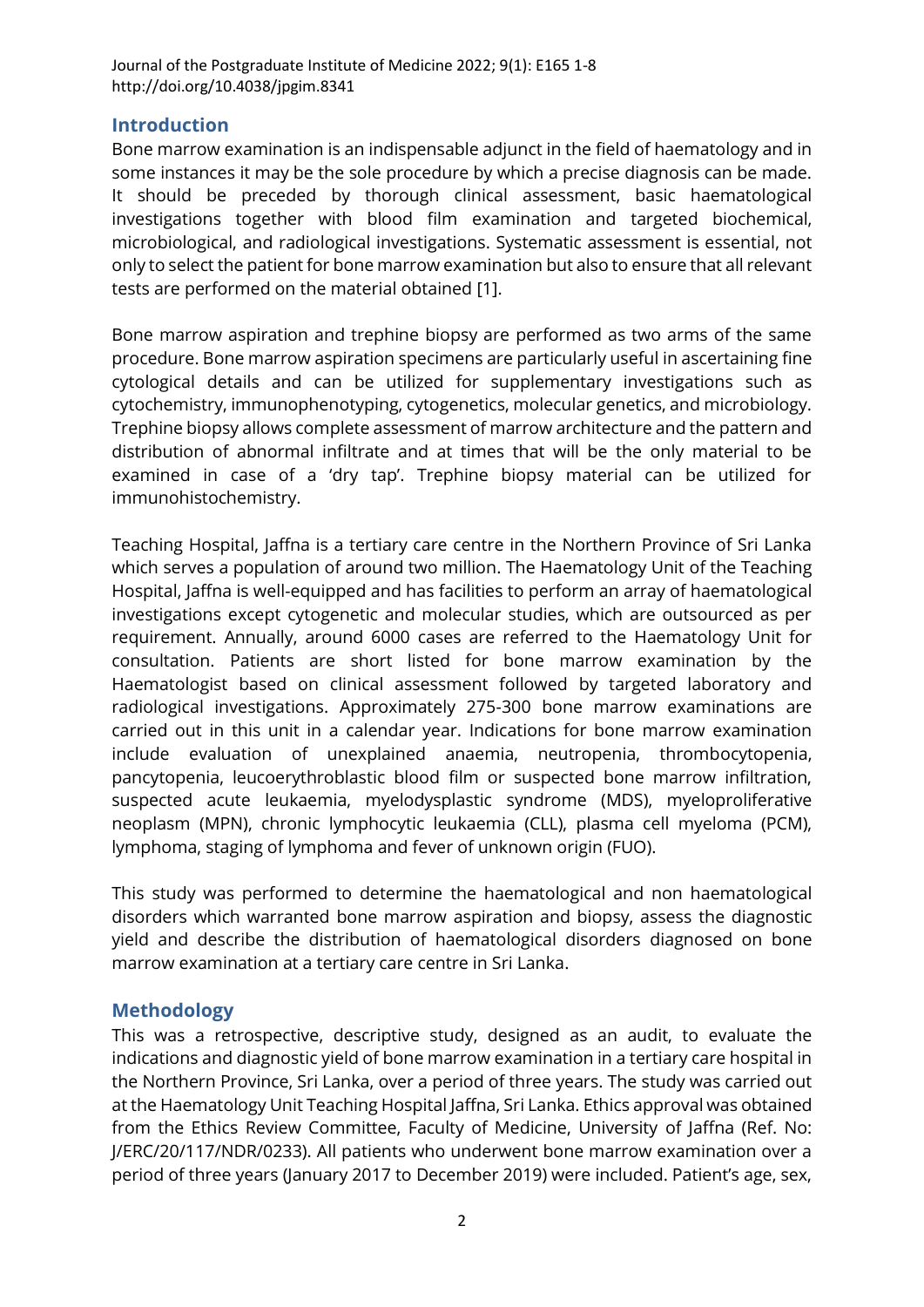referring clinician and the indication for bone marrow were retrieved from the bone marrow biopsy request form. Final diagnosis of all patients was retrieved from the bone marrow data base maintained at the Haematology Unit. Referrals for bone marrow biopsy were made by consultants of all specialties and subspecialties of Teaching Hospital, Jaffna, base hospitals in the Jaffna District and some district hospitals of the Northern Province.

Bone marrow examination was carried out after taking informed written consent by trained and competent medical officers under aseptic conditions according to the standard operative procedure from the posterior iliac crest using local anaesthesia. General anaesthesia was used in children. No immediate or long-term complications were reported. Films of aspirated marrow, crushed particles and imprints of trephine biopsies were made at the bedside and fixed once they were thoroughly dry. Romanowsky and Perls stains were used routinely. In relevant cases, bone marrow aspirate samples were taken for immunophenotyping, cytogenetics and microbiological tests using a second syringe. Trephine biopsy specimens were placed immediately into a fixative, decalcified, and embedded in paraffin wax. Thin sections were cut and stained with hematoxylin and eosin and reticulin stain. Immunohistochemistry was performed in essential cases. Both bone marrow aspiration and trephine biopsy were examined and reported by a single consultant haematologist who has been working in the same station since 2010. The haematologist utilized clinical features, radiological findings and laboratory investigations, including flow cytometry and cytogenetics when indicated, to arrive at a definitive diagnosis. A report was issued in a timely manner.

## **Results**

During the three-year study period, a total of 857 bone marrow biopsies were performed out of 19,398 referrals received for diagnostic workup. There were 418 males and 439 females with a male: female ratio of 1:1.04. The patients' ages ranged from 1 to 86 years with a mean age of 52.96 years. Children under the age of 12 years were 36 (4.2%). Referrals were received through physicians (600; 70%), oncologists (145; 16.9%), surgeons (39; 4.6%), paediatricians (33; 3.9%), peripheral hospitals (33; 3.9%) and obstetricians (7; 0.8%). Table 01 summarizes the indications for bone marrow examination. The more common indications included investigation of unexplained cytopaenia, suspected haematological malignancies and suspected plasma cell neoplasms.

| <b>No</b> | Indication for bone marrow examination                   | Frequency(%) |
|-----------|----------------------------------------------------------|--------------|
| 01        | Work up for unexplained cytopaenia                       | 283(33.0)    |
| 02        | Suspected haematological malignancies                    | 239(27.9)    |
| 03        | Suspected plasma cell neoplasm                           | 148(17.3)    |
| 04        | Assessment of remission status after<br>treatment<br>οf  | 68(07.9)     |
|           | haematological malignancies                              |              |
| 05        | Staging bone marrow for lymphoma                         | 63(07.4)     |
| 06        | Infective screen for pyrexia of unknown origin           | 35(04.1)     |
| 07        | Leucoerythroblastic blood film and suspected bone marrow | 20(02.3)     |
|           | infiltration                                             |              |
| 08        | Suspected storage disease                                | 1(00.1)      |
|           | Total                                                    | 857(100.0)   |

#### **Table 01: Indications for bone marrow examination**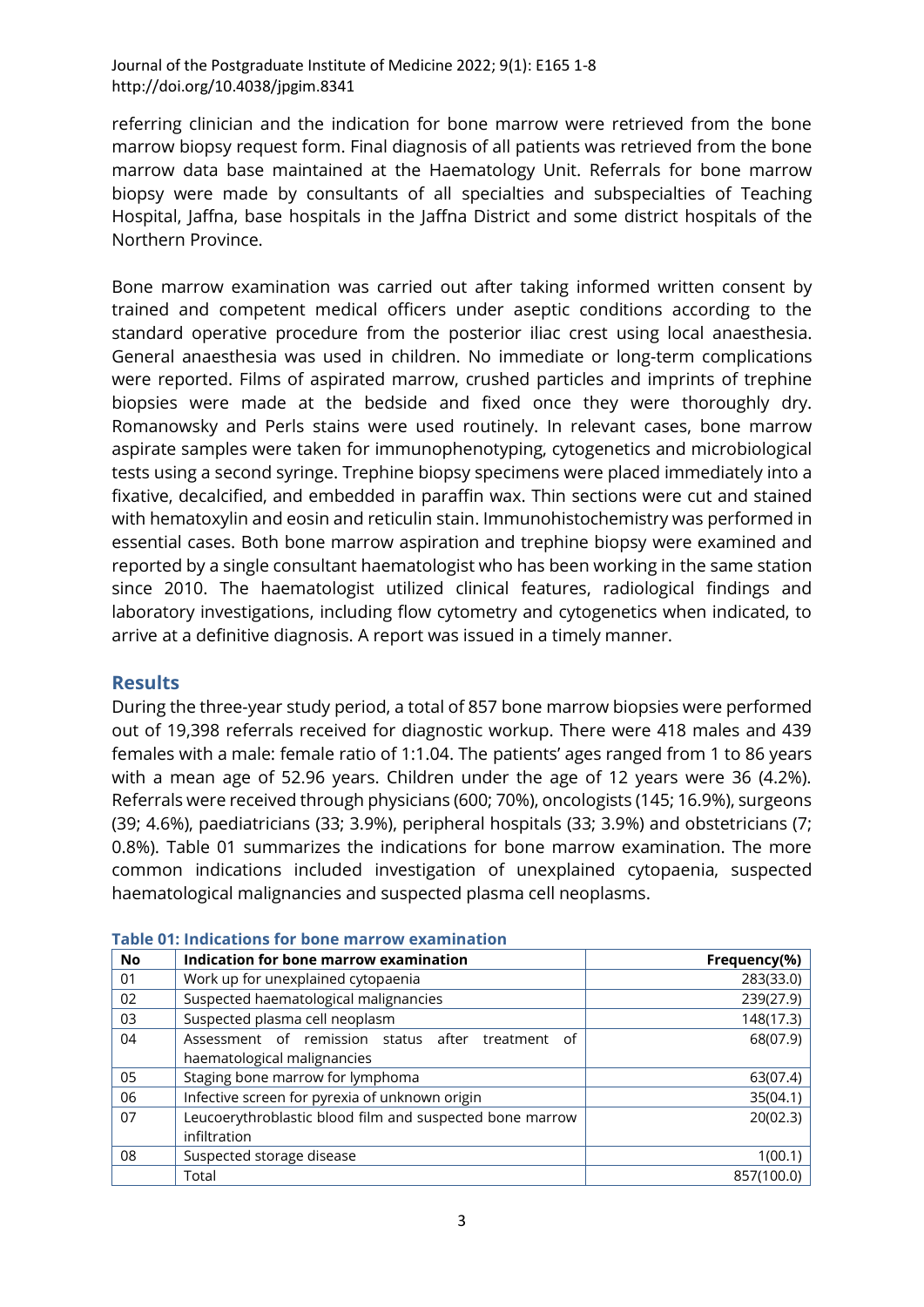## **Bone marrow examination findings**

Of 857 bone marrow examinations performed, 187 (21.82%) were reported as normal active marrows. Sixty-eight (7.93%) marrows were performed for assessment of remission status after treatment of haematological malignancies. Six hundred and two bone marrows (70.24%) were reported as pathological. Spectrum and frequencies of various pathological conditions are summarized in Table 2.

| <b>Categories</b>                         | <b>Classification</b>                                            | <b>Subtypes</b>                                              | N (%)             |
|-------------------------------------------|------------------------------------------------------------------|--------------------------------------------------------------|-------------------|
| <b>Malignant haematological disorders</b> |                                                                  |                                                              | 358(41.77)        |
|                                           | <b>Acute Leukaemia</b>                                           |                                                              | 90(10.50)         |
|                                           |                                                                  | Acute Myeloid Leukaemia (AML)                                | 64                |
|                                           |                                                                  | B-Lymphoblastic Leukaemia (B-ALL)                            | 21                |
|                                           |                                                                  | T-Lymphoblastic Leukaemia (T-ALL)                            | 04                |
|                                           |                                                                  | Mixed phenotype Acute Leukaemia                              | 01                |
|                                           | <b>Plasma cell</b><br><b>Neoplasm</b>                            |                                                              | 73(08.52)         |
|                                           |                                                                  | Symptomatic plasma cell myeloma                              | 51                |
|                                           |                                                                  | Monoclonal Gammopathy of<br>Undetermined significance (MGUS) | 15                |
|                                           |                                                                  | Asymptomatic plasma cell myeloma                             | 03                |
|                                           |                                                                  | Plasma cell leukaemia                                        | 02                |
|                                           |                                                                  | Light chain myeloma                                          | 01                |
|                                           |                                                                  | AL Amyloidosis                                               | 01                |
|                                           | <b>CMPN</b>                                                      |                                                              | 72(08.40)         |
|                                           |                                                                  | Chronic Myeloid Leukaemia (CML)                              | 28                |
|                                           |                                                                  | Essential Thrombocythaemia                                   | 18                |
|                                           |                                                                  | Polycythaemia Vera (PV)                                      | 14                |
|                                           |                                                                  | Primary Myelofibrosis                                        | 12                |
|                                           | <b>Myelo Dysplastic</b><br><b>Syndrome (MDS)</b>                 |                                                              | 68(07.93)         |
|                                           | Myelo dysplastic/<br>Myelo proliferative<br>neoplasm             |                                                              | 12(01.40)         |
|                                           |                                                                  | Myelo<br>Chronic<br>Monocytic<br>Leukaemia<br>(CMML)         | 12                |
|                                           | <b>Chronic Lympho</b><br><b>Proliferative</b><br>Disorder (CLPD) |                                                              | 42(04.90)         |
|                                           |                                                                  | Mature B cell neoplasm                                       | $12 \overline{ }$ |

T**able 02: Spectrum and frequencies of various pathological conditions**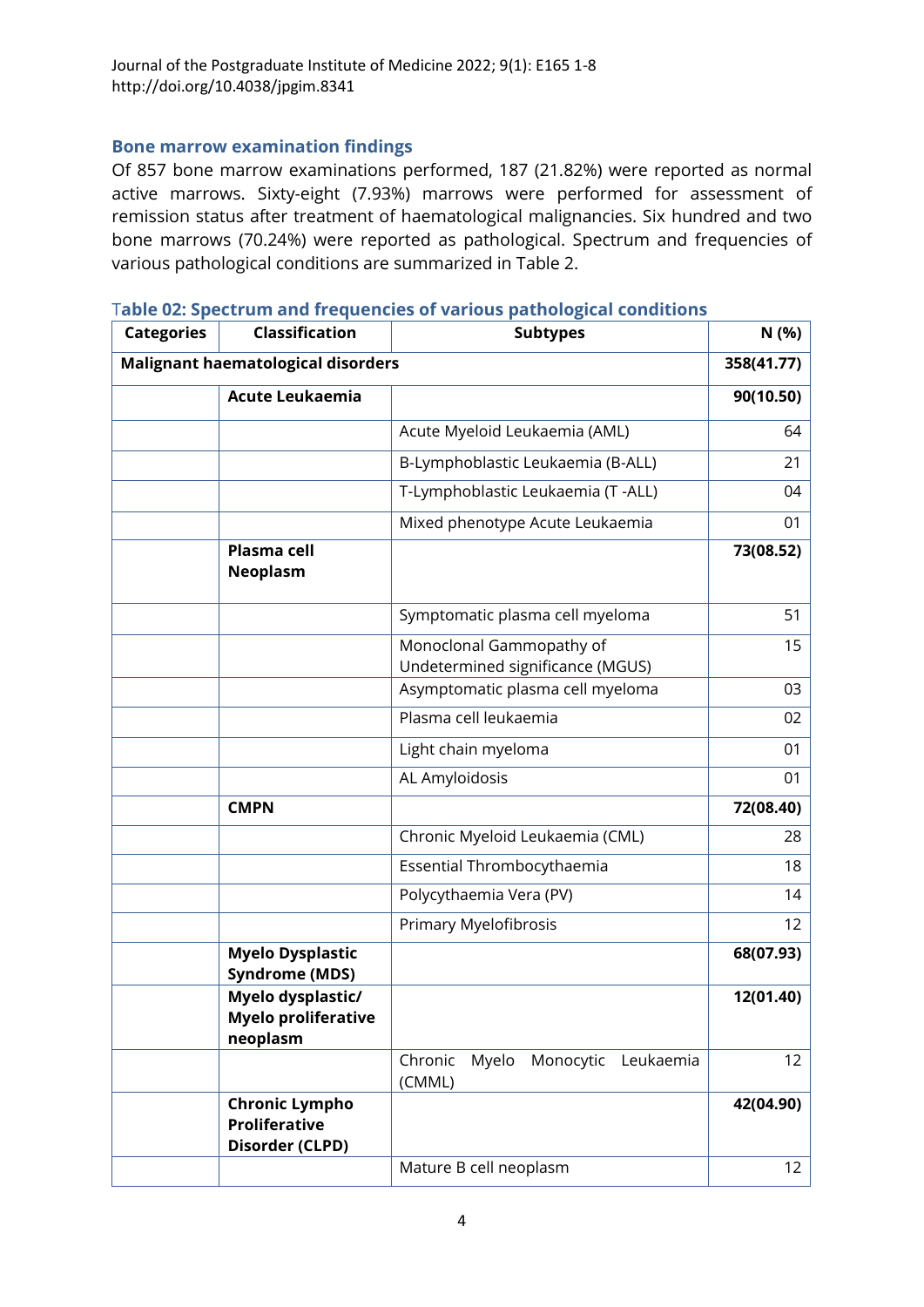|                                                                                       | Mature T cell neoplasm                                          | 04         |
|---------------------------------------------------------------------------------------|-----------------------------------------------------------------|------------|
|                                                                                       | Chronic Lymphocytic Leukaemia                                   | 19         |
|                                                                                       | Bone marrow Involvement by CLPD                                 | 07         |
| Myeloid/Lymphoid<br>neoplasm with<br><b>Eosinophilia and</b><br>gene<br>rearrangement |                                                                 | 01(00.12)  |
| <b>Malignant Non-Haematological conditions</b>                                        |                                                                 | 08(00.93)  |
|                                                                                       | BM metastasis by carcinoma                                      | 04         |
|                                                                                       | BM metastasis by Ewings sarcoma                                 | 02         |
|                                                                                       | BM metastasis by sarcoma                                        | 01         |
|                                                                                       | BM metastasis by neuroblastoma                                  | 01         |
|                                                                                       | Nonmalignant haematological conditions                          |            |
|                                                                                       | Immune thrombocytopenic purpura (ITP)                           | 92(10.74)  |
|                                                                                       | Reactive marrow                                                 | 87(10.15)  |
|                                                                                       | Nutritional anaemia                                             | 15(01.75)  |
|                                                                                       | Acquired Aplastic Anaemia                                       | 13(01.52)  |
|                                                                                       | Polycythaemia other than PV                                     | 10(01.17)  |
|                                                                                       | Fanconi Anaemia                                                 | 05         |
|                                                                                       | May Hegglin                                                     | 04         |
|                                                                                       | Reactive myelofibrosis                                          | 03         |
|                                                                                       | Drug Induced Aplastic Anaemia                                   | 02         |
|                                                                                       | Hypocellular<br>with<br>the<br>marrow<br>background of Lymphoma | 01         |
|                                                                                       | Cyclical Neutropenia                                            | 01         |
|                                                                                       | Evans syndrome                                                  | 01         |
|                                                                                       | <b>PNH</b>                                                      | 01         |
|                                                                                       | Pure red cell aplasia                                           | 01         |
| <b>Total</b>                                                                          |                                                                 | 602(70.24) |

Of the 68 bone marrows done for assessment of remission status after treatment, 42 (61.76%) were in morphological remission. Six marrows were reported as hypocellular and 20 marrows showed either relapse or residual disease. One hundred and forty-eight bone marrows were performed on suspicion of plasma cell neoplasm and 73 (49.32 %) were found to be positive. Sixty-three bone marrows were done for staging in patients diagnosed with lymphoma of which 7 (11.11 %) were found to be positive for involvement.

## **Discussion**

Bone marrow aspiration and trephine biopsy, when performed on selected patients after a complete haematological assessment, are very useful in the diagnosis of malignant and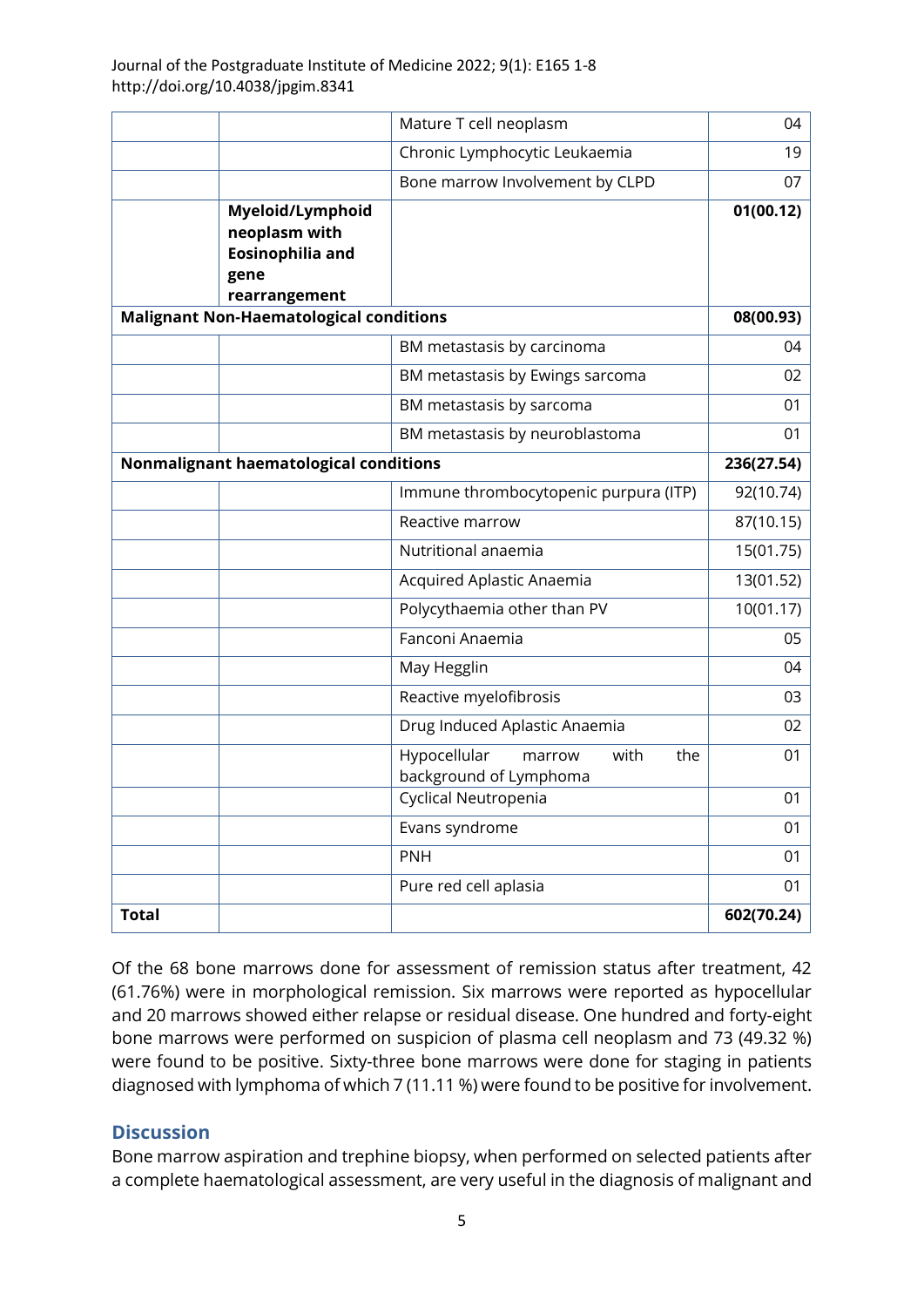nonmalignant haematological conditions, certain systemic illnesses, non haematological malignant conditions when metastasized to bone marrow, staging of lymphoma and assessment of response after treatment for haematological malignancies.

In our cohort of patients (857), age ranges are comparable to other studies [\[2](#page-7-1)[-6\]](#page-7-2). Slight female preponderance was noticed in contrast to other studies [\[2,](#page-7-1)[4,](#page-7-3)[5,](#page-7-4)[6\]](#page-7-2). Children under 15 years constituted 5.95% which is less than another study [\[2\]](#page-7-1) where children under 15 years constituted 19.1%. This could be partly attributable to the fact that whenever the circulating blasts are identified in the peripheral blood film in suspected paediatric acute leukaemia cases flow cytometry is done on peripheral blood for confirmation of diagnosis and classification. Confirmed cases are transferred to national paediatric oncology unit for treatment where a baseline bone marrow is done. However, adult patients are only transferred to the Oncology Unit of the same hospital after full diagnostic work-up.

Work up for unexplained cytopaenia and suspected haematological malignancies were common indications for bone marrow biopsy in our study. Suspected haematological malignancy was the common indication in some studies [\[2](#page-7-1)[,4\]](#page-7-3) while in some other studies, anaemia, splenomegaly and infectious disease screening were common indications [\[3](#page-7-5)[,5](#page-7-4)[,6\]](#page-7-2) Among the malignant haematological conditions diagnosed on bone marrow examination, acute leukaemia was the commonest which is comparable to others in the literature [\[2,](#page-7-1)[5,](#page-7-4)[6\]](#page-7-2) while in other studies, lymphoma [\[3\]](#page-7-5) and plasma cell myeloma [\[4\]](#page-7-3) were the commonest haematological malignant conditions reported.

Among acute leukaemias, acute myeloid leukaemia (AML) was the most common (71.11%). Age at presentation of patients with AML ranged from 2 to 85 years with a median age of 59 years. Worldwide peak age of AML is in the  $7<sup>th</sup>$  decade [\[7\]](#page-7-6). The lower age range in our cohort of patients may reflect the true distribution of AML or referral bias. Only one child under 12 years with trisomy 21 had AML and the remaining patients were over 12 years with a male: female ratio of 1: 1.2.

B-ALL was the second most common acute leukaemia. Age ranged from 1 to 76 years with a median age of 23 years and a male: female ratio of 1:0.75. Only two cases under 12 years of age were diagnosed on bone marrow examination. However, during the study period of 3 years, 10 paediatric B-ALL cases were diagnosed in the peripheral blood by flow cytometry. The age of these patients ranged from 3 months to 11 years with the median age of 3 years and a male: female ratio of 1:1.5. These cases were not included in the study as a bone marrow biopsy was not undertaken in these patients.

Among the 4 patients with T-ALL, three were adolescent males and one was an adult male. Ages of patients with plasma cell myeloma ranged from 43 – 86 years with the median age of 67 years. Male: female ratio was 1:0.68. These findings are similar to worldwide median age, which was reported as 65-70 years with a slight male predominance [\[7\]](#page-7-6).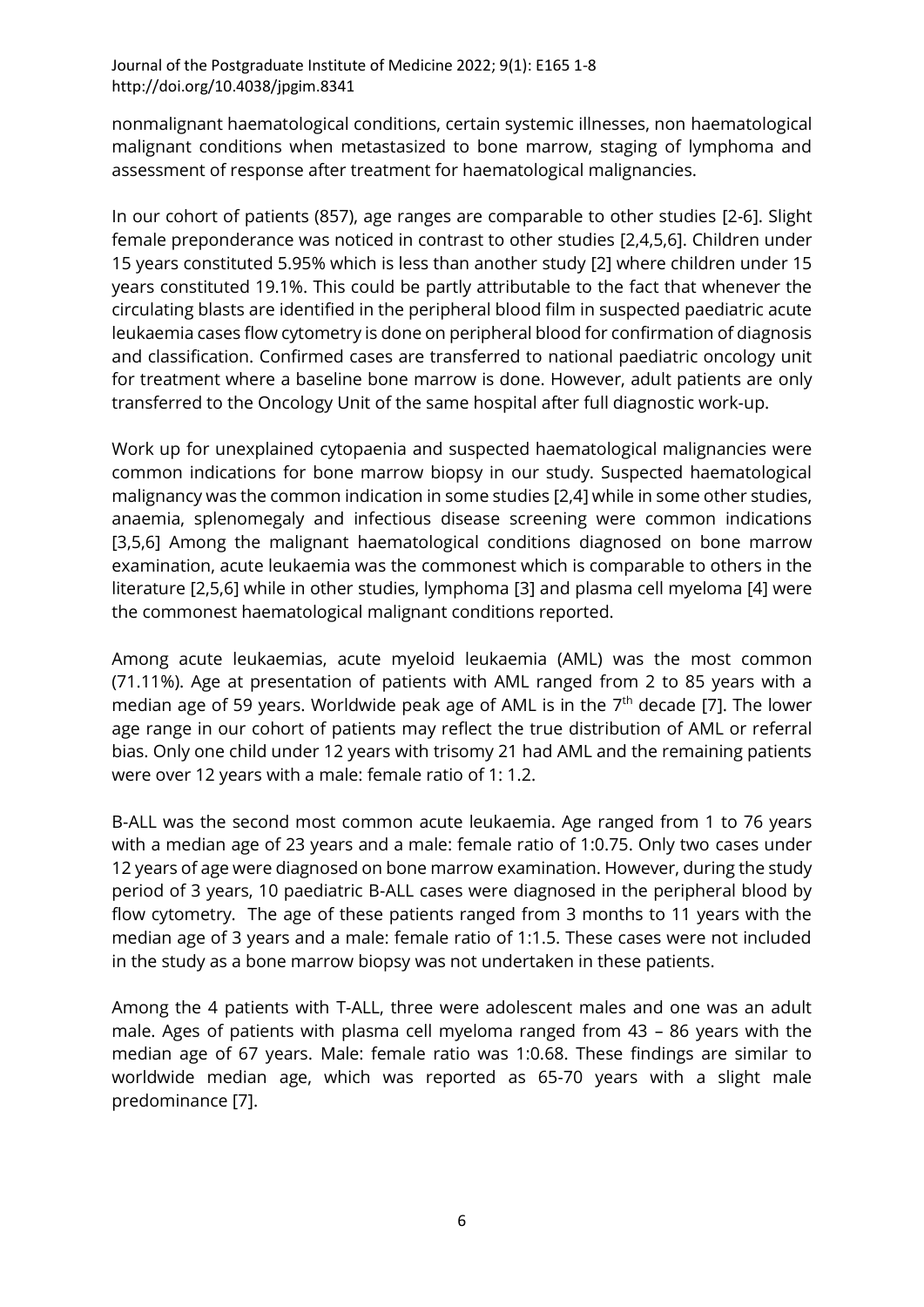Among the 28 patients with CML, age ranged from 27 – 68 years with the median of 49 years. Male: female ratio was 1:0.65. This is similar to the worldwide median age which was reported as  $5<sup>th</sup>$  and  $6<sup>th</sup>$  decades of life with a slight male predominance [\[7\]](#page-7-6).

Ages of patients with essential thrombocythaemia ranged from 25 – 86 years with the median age of 67 years. Three females were under 45 years. Male: female ratio was 1: 2. The global median age was reported as 50-55 years with a small peak in women of reproductive age [\[7\]](#page-7-6).

Among the 19 patients with CLL, age ranged from 50-83 years with a median age of 68 years. Male: female ratio was 1:0.9. This is similar to the median age of 70 years with a slight male predominance reported in another study [\[7\]](#page-7-6).

Ages of patients with MDS ranged from 21 to 85 years with the median age of 65 years. Male: female ratio was 1:1.34. International figures indicate over 60% of patients are over 70 years with slight male predominance [\[7\]](#page-7-6). In our cohort of patients there is female predominance and only 28% of patients were over 70 years.

In our study, 64 lymphoma patients had staging marrow and only 7 were positive (10.94%) while there was a 34% positivity rate reported in another study (1). Standardizing the length of trephine biopsy specimens and routine use of immunohistochemistry for staging marrows may be useful in increasing the detection rate. Bilateral trephine biopsies have also been shown to increase the detection rate further but at the expense of significant patient discomfort [\[8\]](#page-7-7).

Among the nonmalignant haematological conditions, 92 cases (10.74% were diagnosed with immune thrombocytopenic purpura (ITP). Of these, the indication was unexplained cytopaenia in the majority (90 cases) and suspected haematological malignancy in the remaining 2 cases. The age of the patients varied from 1- 80 years with the median age of 54 years. Male: female was 1:1.56.

Of the total 857 bone marrows performed, 87 (10.15%) were reported as reactive marrows. These marrows were performed for a variety of indications including infectious diseases 30 (3,5%), suspected haematological malignancy 20 (2.33%), suspected plasma cell myeloma 13 (1.51%), unexplained cytopaenia 13 (1.15%), staging of lymphoma 9 (1.05%) and investigation of leucoerythroblastic blood film 2 (0.23%).

A further 187 of 857 marrows (21.82%) were reported as normal active marrows. The indications for those marrows were suspected plasma cell myeloma 62 (7.23%), unexplained cytopaenia 50 (5.83%), staging marrow for lymphoma 48 (5.60%), suspected haematological malignancy 18 (2.10%), infective screen 5 (0.58%), leucoerythroblastic blood film 03 (0,35%) and suspected storage disease 1 (0.16%).

Only 15 (1.75%) cases were reported as nutritional deficiency anaemia. Ages ranged from 17 – 73 years with a median age of 53 years. Male: female was 2:1.This low number